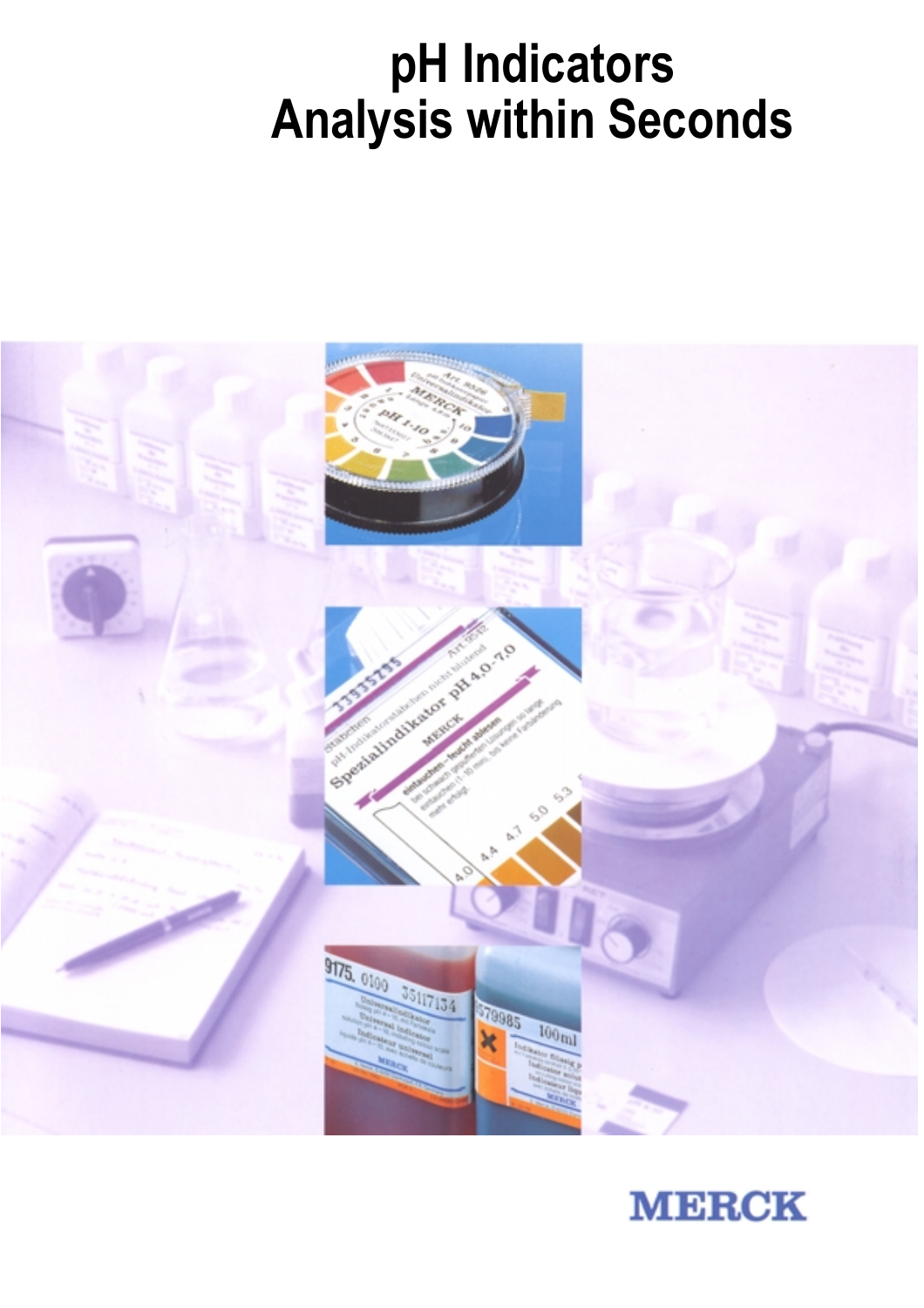# **pH Indicator Strips**

# **Economic in price**

In practice, it is normally quite sufficient to be able to measure pH in full units or in tenths of a unit. For this type of determination, as carried out in many laboratories, our various types of indicator paper, strips and liquids have proven themselves over many years.

pH indicator paper has been on the market for decades in booklet and roll form. However, these forms are being more and more replaced by the more modern strip form (see next page). Indicator paper consists of high quality filter paper impregnated with indicator or indicator mixture. The table alongside shows the various types of booklet and rolls available



| Order No.    | Designation               | pH range<br>(*transition range)   | Graduation<br>(pH units) | Roll length/<br>No. of strips |
|--------------|---------------------------|-----------------------------------|--------------------------|-------------------------------|
|              | pH paper                  |                                   |                          |                               |
|              | <b>Rolls</b>              |                                   |                          |                               |
| 1.09565.0001 | pH box                    | $0.5 - 13.0$                      | 0.5                      | $3 \times 4.8$ m              |
| 1.09568.0001 | Refill rolls, pH 0.5-5.0  | $0.5 - 5.0$                       | 0.5                      | $6 \times 4.8$ m              |
| 1.09569.0001 | Refill rolls, pH 5.5-9.0  | $5.5 - 9.0$                       | 0.5                      | $6 \times 4.8$ m              |
| 1.09570.0001 | Refill rolls, pH 9.5-13.0 | $9.5 - 13.0$                      | 0.5                      | $6 \times 4.8$ m              |
| 1.10962.0001 | Universal indicator       | 1 - 14.0                          | 1                        | $6 \times 4.8$ m              |
| 1.10232.0001 | Refill rolls              |                                   |                          | $6 \times 4.8$ m              |
| 1.09526.0001 | Universal indicator       | $1 - 10.0$                        | 1                        | $6 \times 4.8$ m              |
| 1.09527.0001 | Refill rolls              |                                   |                          | $6 \times 4.8$ m              |
| 1.09560.0001 | Acilit                    | $0.5 - 5.0$                       | 0.5                      | $6 \times 4.8$ m              |
| 1.09568.0001 | Refill rolls              |                                   |                          | $6 \times 4.8$ m              |
| 1.09564.0001 | Neutralit                 | $5.5 - 9.0$                       | 0.5                      | $6 \times 4.8$ m              |
| 1.09569.0001 | Refill rolls              |                                   |                          | $6 \times 4.8$ m              |
| 1.09562.0001 | Alkalit                   | $9.5 - 13.0$                      | 0.5                      | $6 \times 4.8$ m              |
| 1.09570.0001 | Refill rolls              |                                   |                          | $6 \times 4.8$ m              |
| 1.09486.0001 | Litmus paper, blue        | pH <7 red / >7 blue*              |                          | $6 \times 4.8$ m              |
| 1.09489.0001 | Litmus paper, red         | pH <7 red / >7 blue*              |                          | $6 \times 4.8$ m              |
|              | <b>Booklets</b>           |                                   |                          |                               |
| 1.09525.0001 | Universal indicator       | $1 - 10.0$                        | 1                        | 6 x 100                       |
| 1.09555.0001 | Special indicator         | $3.8 - 5.4$                       | $0.2 - 0.3$              | 6 x 100                       |
| 1.09556.0001 | Special indicator         | $5.4 - 7.0$                       | $0.2 - 0.4$              | 6 x 100                       |
| 1.09557.0001 | Special indicator         | $6.4 - 8.0$                       | $0.2 - 0.3$              | 6 x 100                       |
| 1.09558.0001 | Special indicator         | $8.2 - 10.0$                      | $0.2 - 0.4$              | 6 x 100                       |
| 1.09514.0001 | Congo paper               | pH <3 blue-violet / >5 red-orange | $\overline{\phantom{a}}$ | 6 x 100                       |
| 1.09516.0001 | Litmus paper, blue        | pH <7 red / >7 blue*              |                          | 6 x 100                       |
| 1.09517.0001 | Litmus paper, red         | pH <7 red / >7 blue*              |                          | 6 x 100                       |
| 1.09518.0001 | Litmus paper, neutral     | pH <7 red / >7 blue*              |                          | 6 x 100                       |
| 1.09521.0001 | Pnenolphthalein paper     | pH <8.5 colourless / >8.5 red     |                          | 6 x 100                       |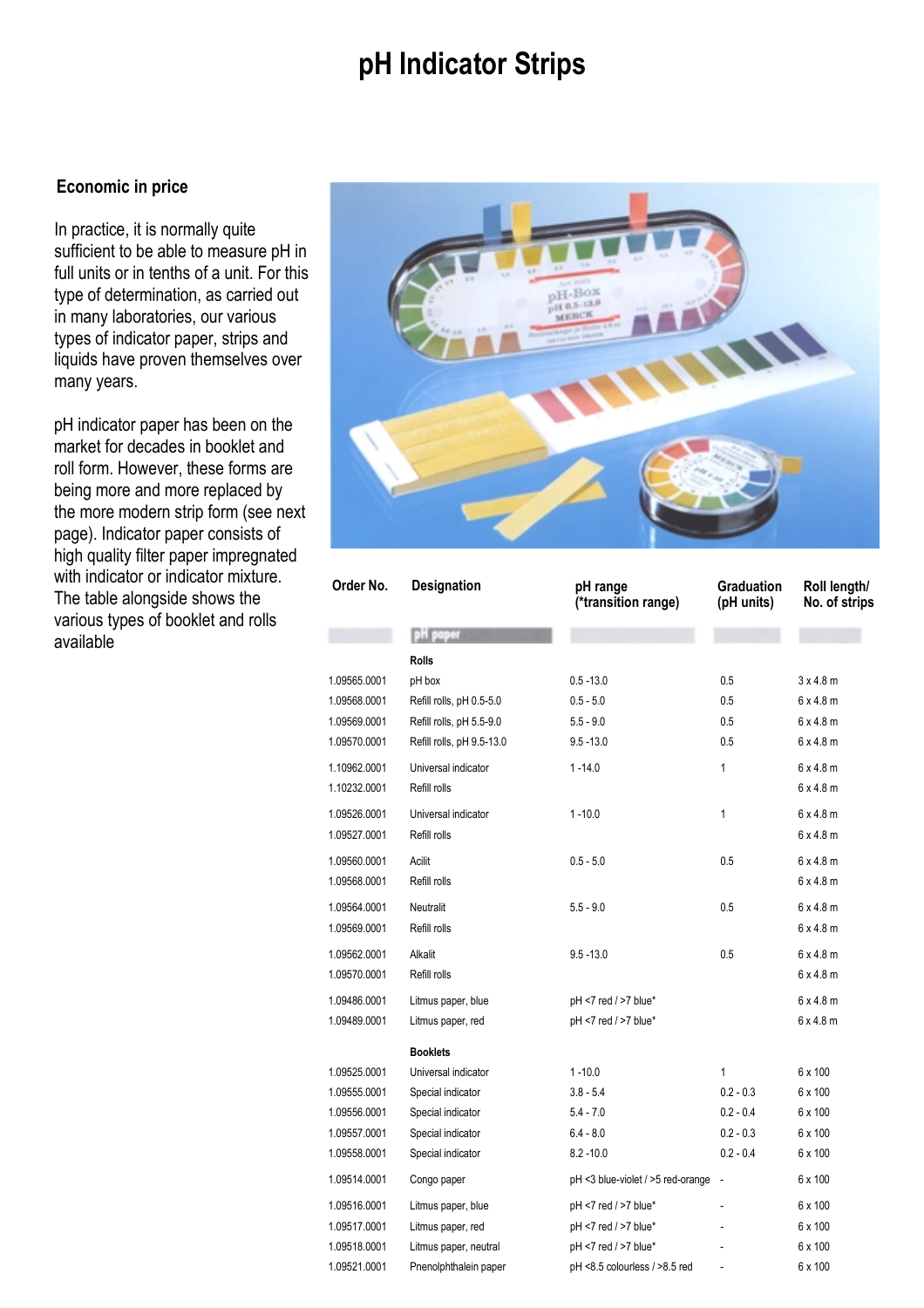# **pH Indicator Strips, Non-Bleeding**

# **All-round versatility**

Indicator strips incorporate special indicator dyes covalently bound to the cellulose of the reagent paper. They have the following properties:

- Clearly defined colour differences between pH ranges
- Easy to read due to optimal contrast between reaction zones
- Highly resistant to light
- No bleeding of the indicator substances (i.e. no contamination of the test medium)
- Can be left indefinitely in the test medium
- Highly accurate, even with weak buffers, subsequent to a waiting period of 5-10 minutes for indicators to reach equilibrium
- Long, stable plastic strips offer the user protection from the test medium
- Can be used for the measurement of weakly coloured and turbid solutions as the strips can be briefly rinsed with distilled water without influencing the colour reaction.
- No contamination of the test medium (advantageous when measuring the pH of foodstuffs like meat and bread)
- Minimal protein error
- Can be used for the pH measurement of human and animal body fluids and excreta (saliva, urine, faeces)



| Order No.    | Designation                                                                                | pH range      | pH units    | No. of strips |
|--------------|--------------------------------------------------------------------------------------------|---------------|-------------|---------------|
|              | H Indicator solution                                                                       |               |             |               |
| 1.09535.0001 | Universal indicator                                                                        | $0 - 14$      | 1           | 100           |
| 1.09531.0001 | Acilit indicator                                                                           | $0 - 6.0$     | 0.5         | 100           |
| 1.09533.0001 | Neutralit indicator                                                                        | $5.0 - 10$    | 0.5         | 100           |
| 1.09532.0001 | Acilit indicator                                                                           | $7.5 - 14.0$  | 0.5         | 100           |
| 1.09584.0001 | Special indicator                                                                          | $2.0 - 9.0$   | 0.5         | 100           |
| 1.09540.0001 | Special indicator                                                                          | $0 - 2.5$     | $0.3 - 0.5$ | 100           |
| 1.09541.0001 | Special indicator                                                                          | $2.5 - 4.5$   | $0.2 - 0.5$ | 100           |
| 1.09542.0001 | Special indicator                                                                          | $4.0 - 7.0$   | $0.2 - 0.5$ | 100           |
| 1.09543.0001 | Special indicator                                                                          | $6.5 - 10.0$  | $0.2 - 0.5$ | 100           |
| 1.09545.0001 | Special indicator                                                                          | $11.0 - 13.0$ | $0.2 - 0.5$ | 100           |
| 1.09547.0001 | Special indicator<br>(for pH measurement of meat)                                          | $5.2 - 7.2$   | $0.1 - 0.2$ | 100           |
| 1.14606.0001 | Agroquant pH (lime requirement) in soil<br>(with PE bottle, syringe, spatula, test vessel) | $2.0 - 9.0$   | 0.5         | 100           |

• Reliable pH control of precipitation reactions in analytical chemistry

Minimum stability of pH paper and pH strips: 3 years if stored at 10-25 °C, dry and protected from laboratory atmosphere.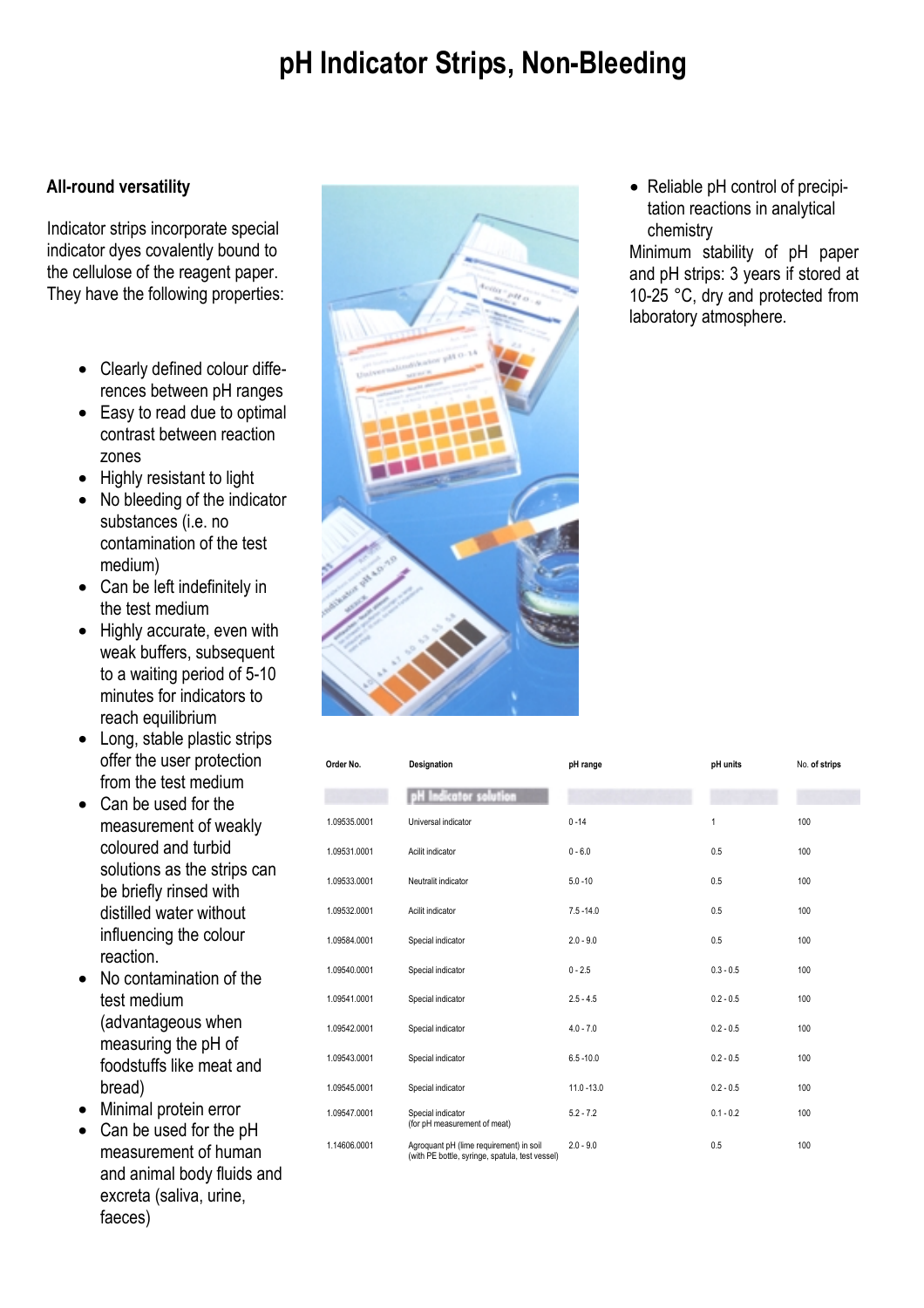# **Liquid pH Indicators**

# **Special types**

When using liquid pH indicators, the test solution should, if possible, be colourless and clear. If the test solution has a slight inherent colour, test kits incorporating a sliding comparison unit can be used; this then compensates for the initial colour. Solutions that are turbid or have a strong colour can often be made suitable by filtration or treatment with activated charcoal. However, if a high degree of accuracy is required, turbidity or colour should not be allowed to interfere with the indicator colour development.

The pH is determined by adding a few drops of indicator solution to a certain volume of test solution and comparing the colour developed with a colour standard. The volumes involved depend on the analysis to be performed. The colour standards are either waterproof colour charts or comparison units comprising a 10 ml cuvette with large colour blocks located on both sides. pH measurement with liquid indicators have the following advantages:

- Rapid measurement as no waiting time for equilibrium to set in is involved
- High degree of measuring accuracy even with weakly buffered solutions
- Suitable for determinations involving drinking-, boiler- and waste water, aquarium-, surfaceand swimming pool water and soil extract.
- Stable for at least 2 years if stored between 10-25 °C

Liquid pH indicators are available in blister packs (photo left) or plastic bottles (photo

right), and include all the necessary accessories.



| Order No.    | Designation                                                       | pH range         | pH units    | No. of strips |
|--------------|-------------------------------------------------------------------|------------------|-------------|---------------|
|              | katar salution                                                    |                  |             |               |
| 1.14655.0001 | Aquamerck pH in fresh water<br>(blister pack)                     | $5.0 - 9.0$      | 0.5         | 200           |
| 1.14656.0001 | Aquamerck pH in sea water<br>(blister pack)                       | $7.1 - 8.9$      | 0.3         | 200           |
| 1.14669.0001 | Aquamerck pH in swimming pool<br>water<br>(blister pack)          | $6.5 - 8.2$      | $0.2 - 0.3$ | 200           |
| 1.08027.0001 | Aquamerck pH (with comparison unit)                               | $4.5 - 9.0$      | 0.5         | 400           |
| 1.08038.0001 | Aquamerck pH (with test vessel)                                   | $4.5 - 9.0$      | 0.5         | 100           |
| 1.08043.0001 | Aquamerck pH indicator solution<br>(refill pack for 1.08038.0001) | as original pack |             | 200           |
| 1.09177.0001 | Aquamerck pH indicator solution,<br>pH 0-5                        | $0.0 - 5.0$      | 0.5         | $100$ ml      |
| 1.09176.0001 | Aquamerck pH indicator solution,<br>pH 9-13                       | $9.0 - 13.0$     | 1           | 100 ml        |
| 1.09175.0001 | Aquamerck pH indicator solution,<br>pH 4-10                       | $4.0 - 10.0$     | 0.5         | 100 ml        |
| 1.09175.1001 | Aquamerck pH indicator solution,<br>pH 4-10                       | $4.0 - 10.0$     | 0.5         | 11            |
| 1.11137.0001 | Aquamerck pH test                                                 | $4.5 - 9.0$      | 0.5         | 200           |
|              |                                                                   |                  |             |               |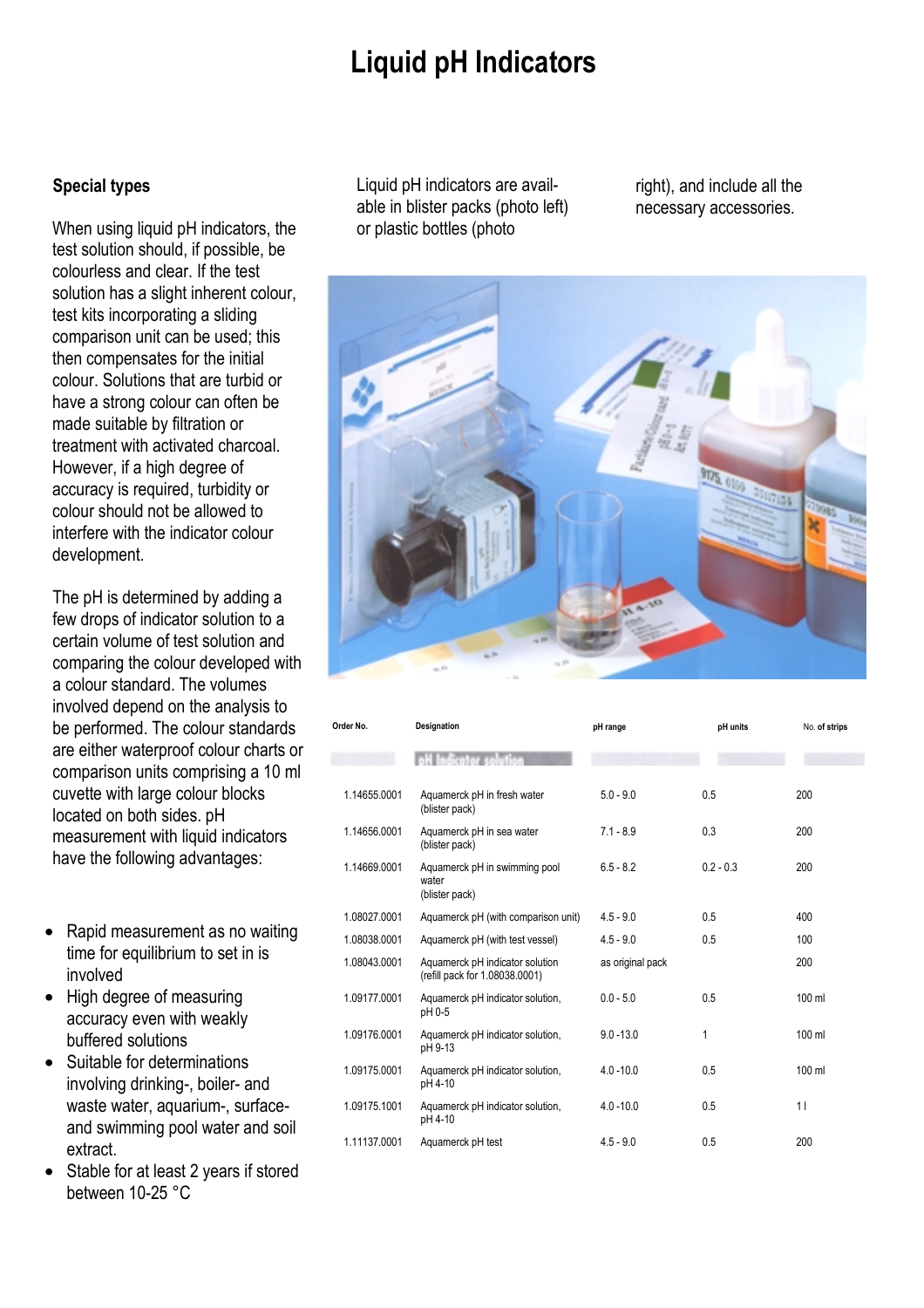# **pH Indicators**

# **The basis**

pH indicators are still of great value as rapid end-point indicators in acid -base titrations. In contrast to the already described indicator strips, indicator paper and indicator solutions, pH indicators are used for the quantitative determination of the acid or basic content of a solution. The indicator has one colour prior to the equivalent point and another at the equivalent point; the end of the titration can thus be observed visually.

How does this difference in colour come about? pH indicators are organic dyes with either acid or basic characteristics; in dissociated form they have a different colour and constitution to that of their ionic form. On adding an acid or base, colour change does not set in immediately at a certain pH value but rather within a certain pH range. This usually extends over 2 pH units and is characteristic for each indicator, as is shown on the table opposite.

Each titration has the objective of determining the equivalent point of the reaction being carried out. Due to the hydrolytic processes involved, this is not always at the neutral point (pH 7) but more towards the acid or basic range.

It is thus important to select an indicator that has the same or almost the same pH at the point of change as the equivalent point of the system being titrated. For this reason, there are a number of rules that should be adopted when using pH indicators:

- When titrating strong acids with strong bases, a whole range of indicators can be used whose point of change lie in the weakly acid, neutral or weakly basic areas.
- Weak acids can be titrated with strong bases if the point of change of the indicator is in the weak alkaline area.
- Weak bases can be titrated with strong acids if the point of change of the indicator is in the weak acid area.
- Titration of weak acids with weak bases and vice versa produce inaccurate results. Very few indicators are suitable for this particular type of titration and they have to be selected carefully. The correct indicator can only be selected by carrying out a comparative titration.

| Cat. No.<br>Designation |                                                       |                                          | Point of change /<br>colour change   |  |  |
|-------------------------|-------------------------------------------------------|------------------------------------------|--------------------------------------|--|--|
|                         | pH Indicator                                          |                                          |                                      |  |  |
|                         |                                                       |                                          |                                      |  |  |
| 1.01398.                | Malachite green<br>oxalate                            | 0.0 green                                | - 2.0 green-blue                     |  |  |
| 1.01310.                | <b>Brilliant</b> green                                | 0.0 yellow                               | $-2.6$ green                         |  |  |
| 1.15935.                | Eosin yellowish                                       | 0.0 yellow                               | - 3.0 green fluoresc.                |  |  |
| 1.15936.                | Erythrosine B                                         | 0.0 yellow                               | $-3.6$ red                           |  |  |
| 1.15944.                | Methyl green                                          | 0.1 yellow                               | $-2.3$ blue                          |  |  |
| 1.15945.                | Methyl violet                                         | 0.1 yellow                               | - 2.7 violet                         |  |  |
| 1.00623.                | Picric acid                                           | 0.2 colourless                           | -1.0 yellow                          |  |  |
| 1.05225.                | Cresol red                                            | $0.2$ red                                | -1.8 yellow                          |  |  |
| 1.01408.                | Crystal violet                                        | 0.8 yellow                               | - 2.6 blue/violet                    |  |  |
| 1.05228.                | m-Cresol purple                                       | $1.2$ red                                | - 2.8 yellow                         |  |  |
| 1.08176.                | Thymol blue                                           | $1.2$ red                                | - 2.8 yellow                         |  |  |
| 1.08682.                | p-Xylenol blue                                        | $1.2$ red                                | - 2.8 yellow                         |  |  |
| 1.11473.                | 2,2'2",4 4'-penta-<br>methoxytri-phenyl<br>carbinol   | $1.2$ red                                | - 3.2 colourless                     |  |  |
| 1.15934.                | Eosin, bluish                                         | 1.4 colourless                           | - 2.4 pink fluoresc.                 |  |  |
| 1.02282.                | Quinaldine red                                        | 1.4 colourless                           | - 3.2 pink                           |  |  |
| 1.03464.                | 2,4-Dinitro phenol                                    | 2.8 colourless                           | - 4.7 yellow                         |  |  |
| 1.03055.                | 4-(Dimethylamino)<br>azobenzol                        | $2.9$ red                                | - 4.0 yellow/orange                  |  |  |
| 1.03022.                | Bromochlorophenol blue                                | 3.0 yellow                               | - 4.6 blue/violet                    |  |  |
| 1.08122.                | Bromophenol blue                                      | 3.0 yellow                               | - 4.6 blue/violet                    |  |  |
| 1.01340.                | Congo red                                             | 3.0 blue                                 | - 5.2 yellow/orange                  |  |  |
| 1.01322.                | Methyl orange                                         | 3.1 red                                  | - 4.4 yellow/orange                  |  |  |
| 1.01323.                | Methyl orange solution                                | 3.1 red                                  | - 4.4 yellow/orange                  |  |  |
| 1.08121.                | Bromocresol areen                                     | 3.8 yellow                               | - 5.4 blue                           |  |  |
| 1.03465.                | 2,5-Dinitrophenol                                     | 4.0 colourless                           | - 5.8 vellow                         |  |  |
| 1.01359.                | Mixed indicator 4.5<br>according to Mortimer          | 4.3 red                                  | $-5.2$ blue                          |  |  |
| 1.06279.<br>1.06076.    | Alizarin sulphonic acid,<br>sodium salt<br>Methyl red | 4.3 yellow<br>4.4 red                    | $-6.3$ violet<br>- 6.2 yellow/orange |  |  |
| 1.06078.                | Methyl red, sodium salt                               | 4.4 red                                  | - 6.2 yellow/orange                  |  |  |
| 1.06130.                | Mixed indicator 5                                     | 4.4 red/violet                           | $-5.8$ green                         |  |  |
| 1.03024.                | Chlorophenol red                                      | 4.8 yellow                               | $-6.4$ purple                        |  |  |
| 1.05312.                | Litmus                                                | 5.0 red                                  | $-8.0$ blue                          |  |  |
| 1.03025.                | Bromocresol purple                                    | 5.2 yellow                               | - 6.8 purple                         |  |  |
| 1.03023.                | Bromophenol red                                       | 5.2 orange/yellow -                      |                                      |  |  |
|                         |                                                       | 6.8 purple                               |                                      |  |  |
| 1.06798.                | 4-Nitrophenol                                         | 5.4 colourless                           | - 7.5 yellow                         |  |  |
| 1.03033.                | Bromoxylenol blue                                     | 5.7 yellow                               | - 7.5 blue                           |  |  |
| 1.03026.                | Bromothymol blue                                      | 6.0 yellow                               | - 7.6 blue                           |  |  |
| 1.07241.                | Phenol red                                            | 6.4 yellow                               | - 8.2 red/violet                     |  |  |
| 1.06794.                | 3-Nitrophenol                                         | 6.6 colourless                           |                                      |  |  |
|                         |                                                       | 8.6 yellow/orange                        |                                      |  |  |
| 1.01369.                | Neutral red                                           | 6.8 blue/red -                           |                                      |  |  |
|                         |                                                       | 8.0 orange/yellow                        |                                      |  |  |
| 1.05225.                | Creosol red                                           | 7.0 orange                               | $-8.8$ purple                        |  |  |
| 1.06246.                | 1-Naphtholphthalein                                   | 7.1 brownish                             | - 8.3 blue/green                     |  |  |
| 1.05228.                | m-Cresol purple                                       | 7.4 yellow                               | $-9.0$ purple                        |  |  |
| 1.08176.                | Thymol blue                                           | 8.0 yellow                               | - 9.6 blue                           |  |  |
| 1.08682.                | p-Xylenol blue                                        | 8.0 yellow                               | - 9.6 blue                           |  |  |
| 1.07233.                | Phenolphthalein                                       | 8.2 colourless                           | - 9.8 red/violet                     |  |  |
| 1.07727.                | Phenolphthalein solution<br>(1% in ethanol)           | 8.2 colourless                           | - 9.8 red/violet                     |  |  |
| 1.07238.                | Phenolphthalein solution<br>(0.375 % in methanol)     | 8.2 colourless                           | - 9.8 red/violet                     |  |  |
| 1.08175.                | Thymolphthalein                                       | 9.3 colourless                           | $-10.5$ blue                         |  |  |
| 1.01331.                | Alkali blue                                           | 9.4 violet                               | $-14.0$ pink                         |  |  |
| 1.06776.                | Alizarin yellow GG                                    | 10.0 bright yellow-<br>12.1 brown/yellow |                                      |  |  |
| 1.04724.                | Indigo carmine                                        | 11.5 blue                                | - 13.0 yellow                        |  |  |
| 1.06810.                | Epsilon blue                                          | 11.6 orange                              | - 13.0 violet                        |  |  |
| 1.01307.                | Titan yellow                                          | 12.0 yellow                              | - 13.0 red                           |  |  |

For package sizes please refer to our price list.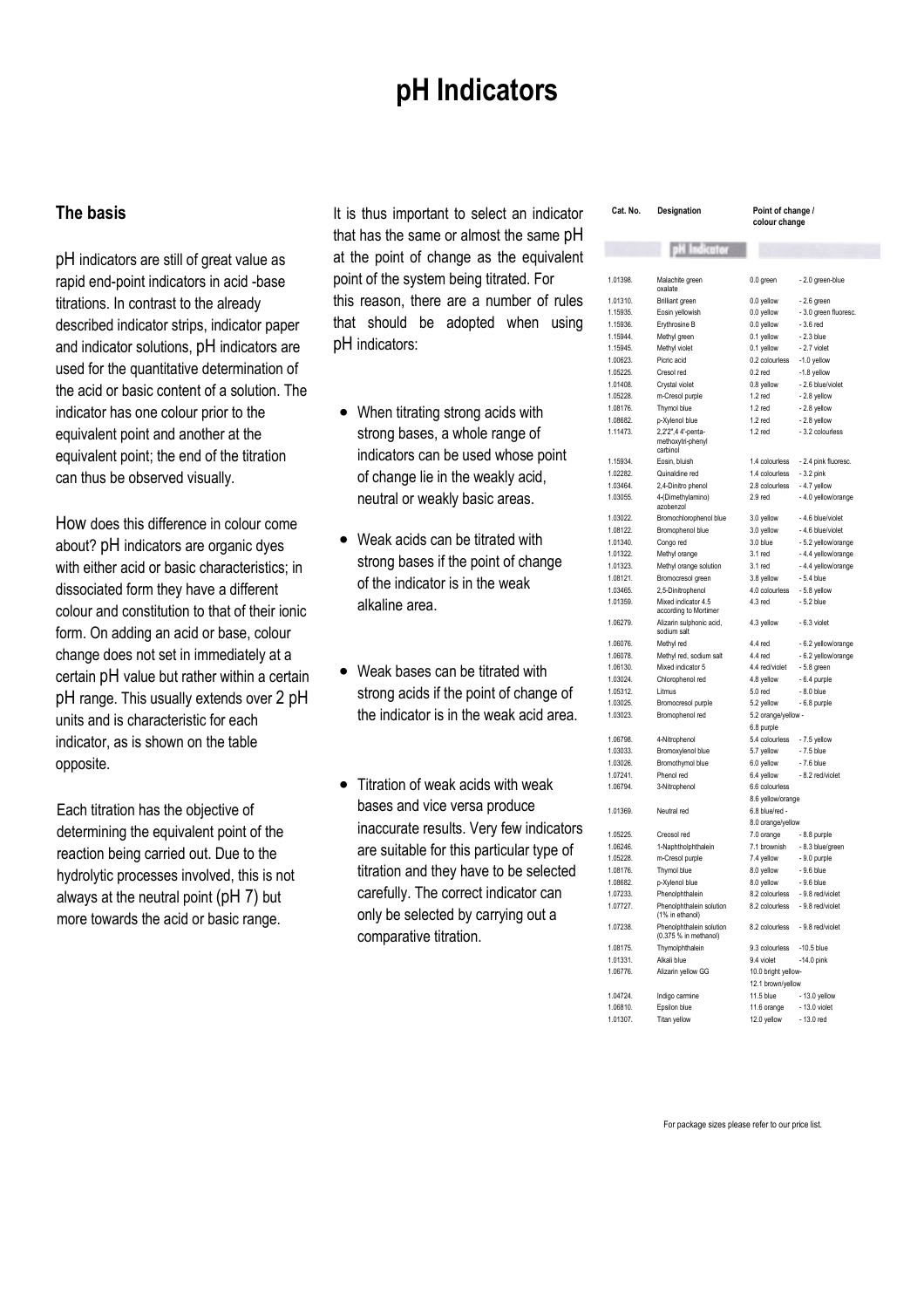# **The right choice**

### **Here's how to find the right indicator:**

| <b>Application area</b>                                                      | pH indicator<br>paper              | pH indicator<br>strip                                  | pH indicator<br>solution              |
|------------------------------------------------------------------------------|------------------------------------|--------------------------------------------------------|---------------------------------------|
| Measurement in<br>weakly buffered<br>solutions                               | Not possible                       | Possible if<br>immersion<br>time (5-10<br>min) permits | No problems<br>involved               |
| Measurement in<br>the presence of<br>protein or quaternary<br>ammonium salts | Errors possible<br>(protein error) | No problems<br>involved                                | Errors<br>possible<br>(protein error) |
| Measurement in<br>weakly coloured<br>solution                                | Not possible                       | Possible with<br>limitations                           | Possible<br>only after<br>destaining  |
| Sample solution<br>required                                                  | μl                                 | μl                                                     | ml                                    |
| Contamination of<br>sample by indicator<br>dye                               | Yes                                | No                                                     | Yes                                   |

Indicators may be regarded as being weak acids or weak bases. Their degree of dissociation can hence be influenced by co-solutes like neutral salts, proteins, colloids, organic solvents etc. The temperature also exerts some influence. Thus, when carrying out colorimetric analysis using pH indicators, a number of errors can occur. The most important of these are covered below:

## **The salt error**

This error depends on the concentration and type of neutral salts present as their presence tends to

displace the equilibrium of the indicator slightly. This means that, in a number of salt solutions, errors in pH measurement can occur. Correction of the result is normally unnecessary if the concentration of the solution is under 2 mol/I.

This salt error is specific to each indicator, depending on its structure and charge. For example, the salt error in sulphophthalein indicators in concentrated solution is relatively large as the alkaline form of these indicator ions have two negative charges. In solutions of low or medium ionic strength, indicators

with a dipolar ionic structure, e.g. methyl orange or methyl red, give rise to negligible errors, as the dipolar ion tends to behave like a neutral molecule. In summary, it can be said that, in the presence of foreign neutral salts, the point of change of the indicator acid is displaced towards the higher hydrogen ion concentration i.e. towards lower pH values whilst that of indicator bases is displaced towards the lower hydrogen ion concentration i.e. towards higher pH values.

# **The indicator error**

The indicator error is the result of the acid or basic nature of the indicator dye and occurs only in solutions that are either not buffered or if so only to a small extent. If the buffer value of the solution to be measured is very small, as is the case with e.g. tap water, river water, distilled water or strongly diluted neutral salt solutions, deviations in pH of up to one whole unit or more can be observed in extreme cases.

In order to avoid these errors, the salt of the indicator rather than the free indicator acid or base should be used when measuring pH. In addition, indicator solution rather than indicator paper should be used; this is because the local indicator concentration on the pH paper is too high so that indicator equilibrium cannot be achieved in such a short time.